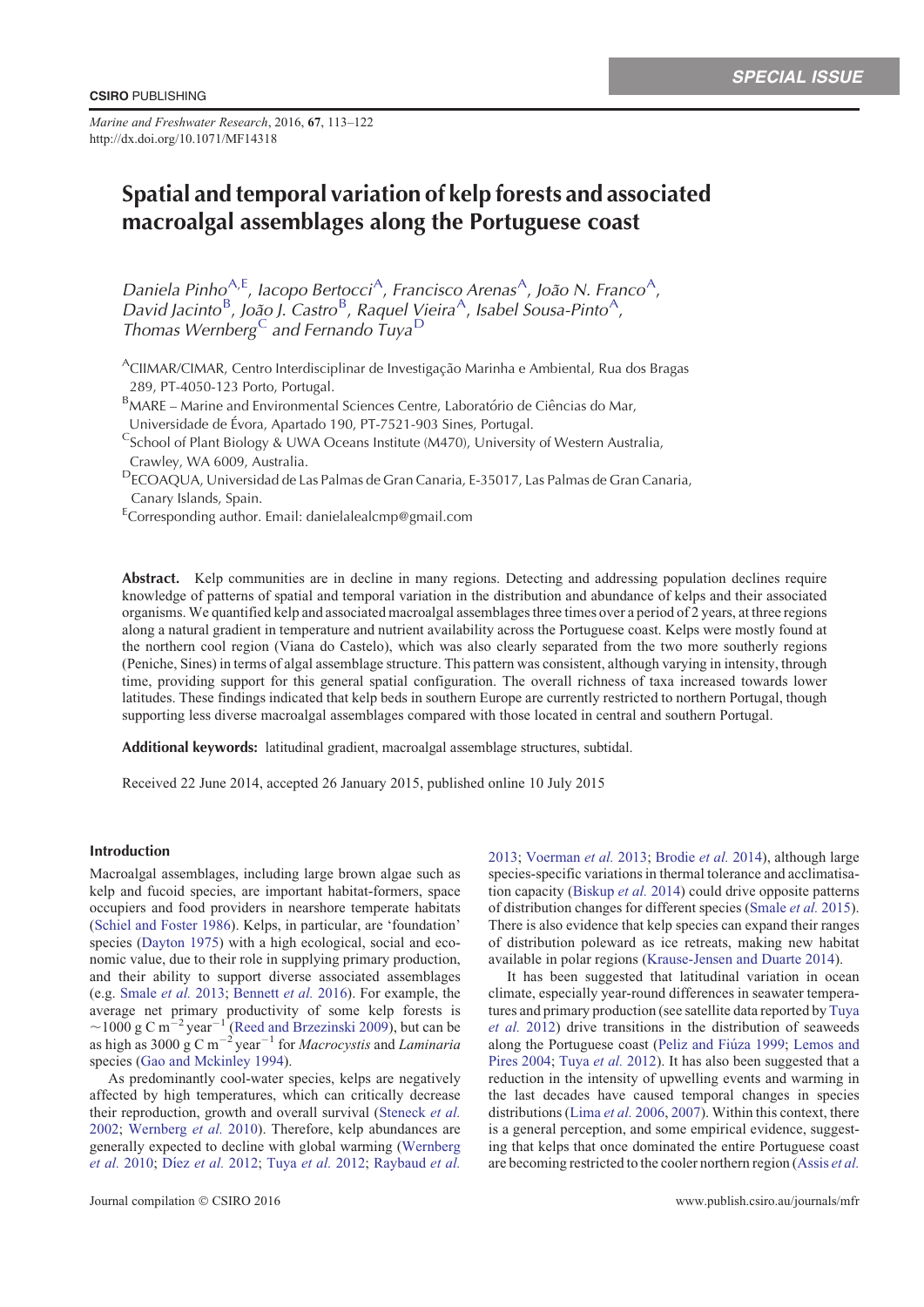[2009;](#page-8-0) Tuya *[et al.](#page-9-0)* 2012). More intense herbivory could have added a further contribution to such distributional shifts as there is emerging evidence for increasingly intense grazing by sea urchins and fishes in southern compared with northern Portugal (D. Pinho, I. Bertocci, F. Arenas, J. N. Franco, D. Jacinto, J. J. Castro, R. Vieira, I. Sousa-Pinto, T. Wernberg and F. Tuya, unpubl. data) and globally (Ling *et al.* [2009](#page-8-0); Vergés *et al.* 2014).

Given the logistic difficulties of manipulating environmental variables, such as temperature, over large scales, the alternative option of assessing patterns of spatial and temporal variation of macroalgae along latitudinal gradients is relevant for indirectly examining their possible responses under present and predicted environmental changes [\(Harley](#page-8-0) *et al.* 2006; [Wernberg](#page-9-0) *et al.* [2012\)](#page-9-0). Such studies are scarce on the Portuguese continental coast, despite some recent advances (Assis *[et al.](#page-8-0)* 2009; Tuya *[et al.](#page-9-0)* 2012). Tuya *et al.* [\(2012\)](#page-9-0), in particular, described changes in patterns of distribution of dominant macroalgal assemblages across the same locations used in this study. However, their analyses were restricted to a single time and, therefore, could not assess whether such patterns were limited to the particular time examined or were generalisable over multiple years. This information would be important, given the variability that is often documented in kelp systems as a consequence of processes variable over similar time scales, such as extreme storms [\(Smale and Vance 2016\)](#page-9-0) or temperatures (e.g. [Wernberg](#page-9-0) *et al.* 2013) or as a consequence of annual population dynamics (e.g. Fernández 2011). This study extends that of Tuya *et al.* [\(2012\)](#page-9-0) by repeating the sampling over multiple years, which allows a new hypothesis about the temporal consistency of the spatial patterns to be tested. Moreover, the study by Tuya *et al.* [\(2012\)](#page-9-0) was primarily focused on landscape-level changes expressed as main habitat types, identified according to five morpho-functional groups of organisms: kelp canopy, foliose algal turfs, filamentous algae, barren areas and filter-feeder patches. In contrast, the primary focus of the present study was on the species-level structure of macroalgal assemblages and on patterns of distribution, abundance and richness of their constituent taxa.

#### Materials and methods

## Study area

The study was conducted at three regions of continental Portugal (Fig. S1 of the Supplementary material): Viana do Castelo (VIA, 41.5°N), Peniche (PEN, 39.2°N) and Sines (SIN, 37.8°N). This coastline is characterised by intertidal and shallow subtidal limestone, sandstone, shale or granitic reefs interspersed within extensive sandy habitats (Tuya *[et al.](#page-9-0)* 2012). The continental Portuguese coast is an interface between 'cold' and 'warm' water regions, where macroalgal species of both boreal and Lusitanian origin ([Southward](#page-9-0) *et al.* 1995; Lima *[et al.](#page-8-0)* 2007) overlap. Many species have their southern or northern distributional range edges along this coast ([Ardre´ 1971](#page-8-0); [Lima](#page-8-0) *et al.* [2007\)](#page-8-0), whereas other species show latitudinal clines in their abundance [\(Boaventura](#page-8-0) *et al.* 2002; [Pereira](#page-8-0) *et al.* 2006). The Portuguese coast is situated in the North Atlantic Upwelling System of the western coast of the Iberian Peninsula. Normally, winds and ocean nearshore currents exhibit strong seasonal variability, with clearly distinguished summer and winter patterns. Northern and north-western prevailing winds during summer are responsible for nearshore upwelling events, with concomitant nutrient inputs towards the ocean surface and promotion of primary productivity ([Prego](#page-9-0) *et al.* 2007).

Satellite-derived data indicated a latitudinal gradient of sea surface temperature and primary production in the study regions [\(Tuya](#page-9-0) *et al.* 2012).

#### Data collection

Algal assemblages were sampled in 2011, 2012 and 2013, when macroalgal diversity and standing biomass is normally the highest (i.e. spring–summer). In each year, five reefs (hundreds of metres long, several kilometres apart, depth between 8 and 12 m) were randomly selected within each region and six replicate quadrats (50  $\times$  50 cm, some metres to tens of metres apart) were randomly laid out on each reef. Destructive sampling was carried out by scraping all vegetation within each quadrat. Sampling design and resolution were similar to those of previous studies aimed at describing assemblage-level dynamics of macroalgal systems dominated by small subsurface kelps (e.g. [Wernberg](#page-9-0) *et al.* 2003; Tuya *[et al.](#page-9-0)* 2012) and were considered appropriate given the present main goal of assessing changes in the structure of the entire algal assemblage, rather than the kelps alone. Collected material was stored in separate bags, kept in sea water for transportation to the laboratory, and there immediately frozen until ready for sorting. Once defrosted, samples were sorted and identified to the lowest possible taxonomic level (species in most cases). The biomass (fresh weight) of each taxon was measured after rinsing with fresh water and removing the excess water by shaking and drying algal material with absorbent paper.

#### Data analysis

Differences in macroalgal assemblage structure among regions were tested with three-way permutational multivariate analysis of variance (PERMANOVA: [Anderson 2001\)](#page-8-0) based on Bray– Curtis dissimilarities calculated from untransformed data. The model included the following factors: Time (three levels, random), Region (three levels, fixed and crossed with Time) and Reef (five levels, random and nested within Time and Region). For significant  $(P < 0.05)$  fixed-factor effects, pairwise tests were carried out as *post hoc* multivariate comparisons.

Multivariate patterns were visualised through non-metric multidimensional scaling (nMDS) ordination plots of centroids for each reef in each region and time of sampling. Because Bray–Curtis is a semimetric index [\(Legendre and Anderson](#page-8-0) [1999\)](#page-8-0), centroids cannot be obtained simply as arithmetic averages of these dissimilarities [\(Anderson 2001](#page-8-0)). Thus, we first calculated principal coordinates from the Bray–Curtis dissimilarity matrix. This places the observations into a Euclidean space without altering the Bray–Curtis measure. Centroids were then obtained as arithmetic averages of the principal coordinates over the five replicate quadrats in each reef, region and time of sampling [\(McArdle and Anderson 2001\)](#page-8-0). A matrix of Euclidean distances between each pair of centroids was calculated and used as the input for the nMDS.

The SIMPER procedure ([Clarke 1993](#page-8-0)) was performed to determine the contribution of different taxa to dissimilarities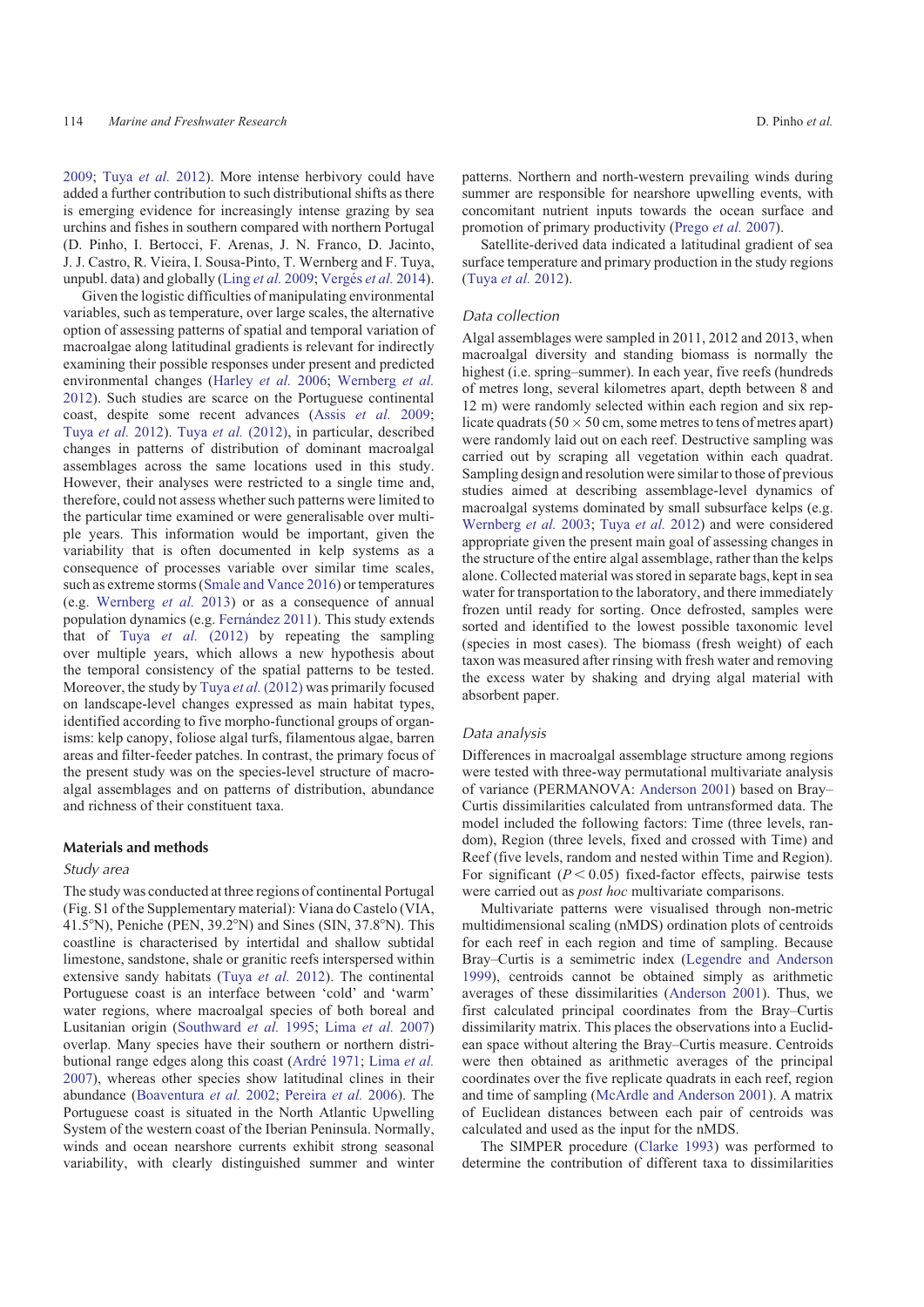| Source of variation                | d.f.           | m.s.                      | $Pseudo-F$                | $\overline{P}$ | Denominator              |
|------------------------------------|----------------|---------------------------|---------------------------|----------------|--------------------------|
| Time(T)                            | 2              | 33 33 7.0                 | 3.35                      | 0.001          | Reef $(T \times R)$      |
| Region(R)                          | 2              | 80 513.0                  | 3.41                      | 0.001          | $T \times R$             |
| $T \times R$                       | $\overline{4}$ | 23 589.0                  | 2.37                      | 0.001          | $Reef(T \times R)$       |
| Reef $(T \times R)$                | 36             | 9937.0                    | 5.35                      | 0.001          | Residual                 |
| Residual                           | 225            | 1858.2                    |                           |                |                          |
| Pairwise comparisons: $T \times R$ |                |                           |                           |                |                          |
|                                    |                | 2011                      | 2012                      |                | 2013                     |
| $VIA$ v. $PEN$                     |                | $t = 2.577$ , $P = 0.001$ | $t = 2.610$ , $P = 0.001$ |                | $t = 1.907, P = 0.001$   |
| VIA $\nu$ . SIN                    |                | $t = 2.433$ , $P = 0.001$ | $t = 1.915, P = 0.002$    |                | $t = 2.137$ , $P = 0.01$ |
| PENv. SIM                          |                | $t = 1.855$ , $P = 0.002$ | $t = 1.534$ , $P = 0.029$ |                | $t = 1.693$ , $P = 0.01$ |

<span id="page-2-0"></span>**Table 1. Permutational multivariate analysis of variance (PERMANOVA) and post hoc t-tests examining the effects of time, region and reef on whole macroalgal assemblages associated with kelp species** Significant effects are shown in bold

within each region. A taxon was considered important if its contribution to the total dissimilarity of that region was  $\geq 3\%$ , with a cut-off cumulative contribution of 80%. Data on the biomass of these taxa, as well as species richness, Pielou's evenness index (J) and the total algal biomass of each replicate were analysed by analysis of variance (ANOVA), based on the same design previously described. Before each ANOVA, the assumption of homogeneity of variances was checked with Cochran's *C* test. When possible, data were log-transformed to reduce heterogeneity of variances. When this was not successful, untransformed data were analysed and results were considered significant at  $P < 0.01$  to compensate for the increased probability of Type I error ([Underwood 1997\)](#page-9-0). For significant fixed-factor effects, Student–Newman–Keuls (SNK) tests were used for *a posteriori* comparisons of means. In the case of total biomass, the non-significant (at  $P > 0.25$ ) random interaction 'Time  $\times$  Region' was pooled to increase the power of the test involving the factor 'Region' ([Underwood 1997\)](#page-9-0).

Finally, each taxon was assigned to one of three bioclimatic groups: 'cold water' Atlantic boreal, 'warm water' Lusitanian and 'widely distributed' species (according to [Alvarez](#page-8-0) *et al.* [1988;](#page-8-0) Lüning 1990). The proportion of 'cold water' and 'warm water' algae in each region was calculated.

## Results

In total, 127 macroalgal taxa (109 identified to species, 16 to genus, one to order and one just as a morphological group) were identified from the 270 quadrats. The main contribution to the richness of taxa was from Rhodophyta, with the orders Ceramiales and Gigartinales being particularly rich (36 and 11 taxa respectively). Ochrophyta were mostly represented by Fucales and Dictyotales (5 and 4 taxa respectively), whereas the order Ulvales (4 taxa) was the main contributor to Chlorophyta. When grouped according to their climate affinity, macroalgal assemblages at VIA showed the highest proportion of 'cold water' taxa (28.1%, 18 taxa), followed by PEN (10.9%, 10 taxa) and SIN (7.3%, 6 taxa). The opposite pattern was observed for 'warm water' taxa, ranging from SIN (25.6%, 21 taxa) to PEN (19.6%, 18 taxa) to VIA (15.6%, 10 taxa) (Table S1 of the Supplementary material).

At the assemblage-level, temporally variable differences in macroalgal structure among regions were evidenced as a significant interaction 'Time  $\times$  Region', with the three regions clearly separated in 2011, whereas PEN and SIN were more similar to each other than to VIA in 2012 and 2013. This pattern was not masked by significant variation among reefs within each region (Table 1, [Fig. 1\)](#page-3-0).

The richness of algal taxa increased from north to south ([Table 2,](#page-4-0) [Fig. 2](#page-4-0)*a*). In contrast, evenness did not show any differences [\(Table 2\)](#page-4-0). The total standing algal biomass was greatest at VIA, followed by PEN and SIN, which had a similar biomass [\(Table 2,](#page-4-0) [Fig. 2](#page-4-0)*b*). The most characteristic species, according to the SIMPER analyses, in each region are listed in [Table 3](#page-4-0). In addition, two other 'kelp' species, *Phyllariopsis brevipes* and *Saccorhiza polyschides* (both belonging to the order Tilopteridales, but functionally similar to laminarian kelps) were mostly found at VIA (mean  $\pm$  s.e. fresh weight of  $4.98 \pm 1.21$  g and  $14.79 \pm 4.00$  g, respectively), being almost absent at PEN  $(0.08 \pm 1.21 \text{ g}$  and  $(0.01 \pm 3.00 \text{ g})$  and SIN  $(0.11 \pm 1.21 \text{ g and } 1.01 \pm 4.00 \text{ g})$  (Table S1).

Three species (*Laminaria hyperborea*, *Peyssonelia harveyana* and *Phyllophora crispa*) showed temporally variable differences in abundance between regions, as indicated by the significant 'Time  $\times$  Region' interaction [\(Table 4](#page-5-0), [Fig. 3](#page-6-0)). *L. hyperborea* was recorded only in VIA in 2012 and 2013, with a progressive decrease in biomass through the years. *P. harveyana* was predominantly present in SIN in 2013 and, with lower biomass, in 2012, whereas it had a very low abundance in PEN in 2012 and was completely absent at all other regions and times. The biomass of *P. crispa* was larger in VIA compared to PEN and SIN in 2011 and 2013, whereas in 2012 it was equally abundant in VIA and PEN, but absent in SIN.

Four species showed temporally consistent differences between regions [\(Table 4,](#page-5-0) [Fig. 3](#page-6-0)). In particular, *Dilsea carnosa* appeared only at VIA ([Fig. 3](#page-6-0)); *Lithophyllum incrustans* presented a progressively decreasing abundance from PEN to SIN to VIA; the biomass of *Pterosiphonia complanata* was larger at PEN than at the other two regions, where it was minimal; *Sphaerococcus coronopifolius* was recorded at SIN only.

Three species were characterised by temporally variable fluctuations in biomass, independently of regions ([Table 4](#page-5-0)).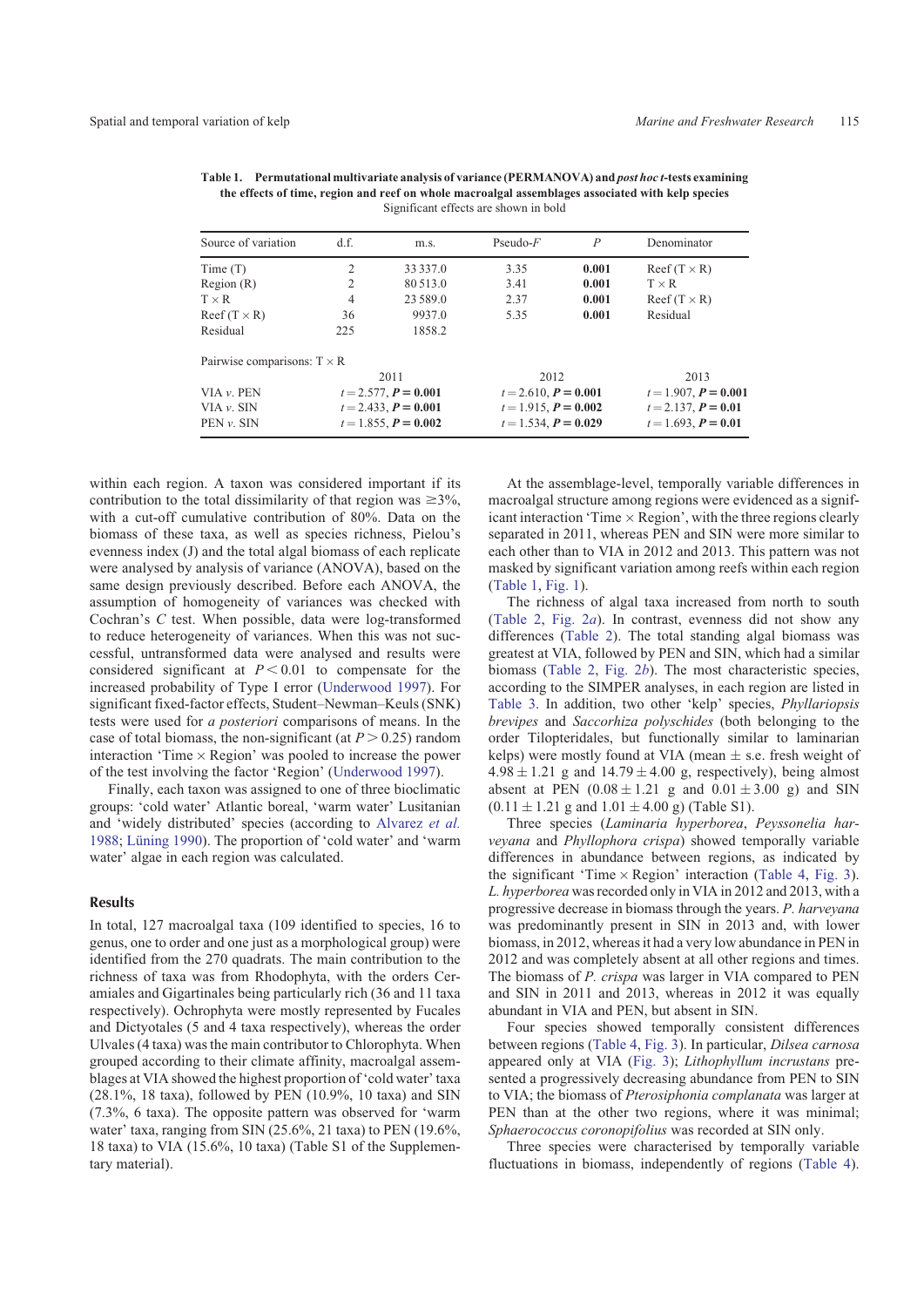<span id="page-3-0"></span>

**Fig. 1.** Two-dimensional non-metric multidimensional scaling plot showing similarities in the structure of algal assemblages between centroids of reefs within each region over the 3 sampling years (*a*, 2011; *b*, 2012; *c*, 2013).

*Dictyota dichotoma* showed a decrease in biomass from 2011 to 2012, but it recovered in 2013 [\(Fig. 3](#page-6-0)). The average biomass of *Plocamium cartilagineum* was similar in 2011 and 2012, but decreased in 2013 ([Fig. 4](#page-7-0)). *Rhodymenia pseudopalmata* had a larger biomass in 2011 (though mostly present in VIA only) than in 2012 and 2013 ([Fig. 4\)](#page-7-0).

The remaining four species (*Chondrus crispus*, *Codium adhaerens, Crypropleura ramosa* and *Halopteris scoparia*) did not show significant terms besides 'Reef' ([Table 4,](#page-5-0) [Fig. 4\)](#page-7-0), although some regional trends were evident. *C. crispus* was exclusively found in VIA, with a larger biomass in 2013, intermediate values in 2011 and very low values in 2012. Both *C. adhaerens* and *C. ramosa* were mostly collected in VIA in 2011 and, with much lower values, in 2013, whereas these two species were present with very low to null biomass in all other regions and times. Finally, *H. scoparia* was absent in 2011 in all regions, whereas in the other 2 years it was found only in PEN and SIN, with the largest values in the southernmost region, particularly in 2013 ([Fig. 4\)](#page-7-0).

# Discussion

The three regions encompassing a latitudinal gradient across continental Portugal differed in the presence and biomass of kelps and associated macroalgal assemblages, although the differences were not fully consistent over three sampling periods. Nevertheless, in agreement with previous studies [\(Tuya](#page-9-0) *[et al.](#page-9-0)* 2012), VIA was clearly separated from the other two regions in terms of the structure and biomass of macroalgal assemblages. This region had the larger algal biomass, but the lowest species richness, in contrast with SIN, which had the highest richness and smallest biomass.

The kelp *L. hyperborea* was the most characteristic species in assemblages from VIA, as expected because of its affinity for cold water and its southern distribution limit located in the north of the Iberian Peninsula (Pérez-Ruzafa et al. 2003). Similarly, species such as *D. carnosa* and *P. crispa*, which have a boreal distribution in the Atlantic and reach their southernmost limits in continental Europe on the Iberian Peninsula, were also characteristic of the shallow subtidal rocky habitats of VIA. In contrast, reefs in SIN were dominated by species that were either widely distributed or abundant in 'warm' environments, such as the Mediterranean Sea. These included, for instance, *D. dichotoma*, *C. adhaerens* and *S. coronopifolius*.

The broad latitudinal gradient in ocean climate, i.e. decreasing Chlorophyll *a* concentration and increasing sea surface temperature, from northern to southern Portugal (Tuya *[et al.](#page-9-0)* [2012\)](#page-9-0) appeared to drive the distribution of macroalgal assemblages, although caution is warranted with this interpretation as cause–effect relationships cannot be unambiguously unravelled by our non-manipulative approach. In fact, kelps occurred in VIA only, where they made up 38.4% of the total sampled biomass. Reproduction of laminarian kelps, in particular, is negatively affected by high temperatures and reduced availability of nutrients [\(Bartsch](#page-8-0) *et al.* 2008; [Pereira](#page-9-0) *et al.* 2011) and such response could be responsible, at least in part, for the absence of kelps in PEN and SIN. In addition, a cold-water 'pocket' spanning northern Portugal and southern Galicia in Spain has long been recognised as having an important influence on marine biota along this coast ([Southward](#page-9-0) *et al.* 1995; [Peliz](#page-8-0) and Fiúza 1999), leading to the hypothesis that the abundance of kelps would decrease with increasing ocean temperature (e.g. Díez et al. [2012;](#page-8-0) [Voerman](#page-9-0) et al. 2013). Nevertheless, empirical evidence of such latitudinal decrease in kelp abundance is scarce in Portugal (but see [Tuya](#page-9-0) *et al.* 2012; [Assis](#page-8-0) *et al.* 2013).

The documented regional pattern in the distribution of kelp is also consistent with the general decrease in the intensity of upwelling events recorded since 1941, which has been responsible for increased temperatures and reduced nutrient availability of Portuguese coastal waters ([Lemos and Pires 2004\)](#page-8-0). This is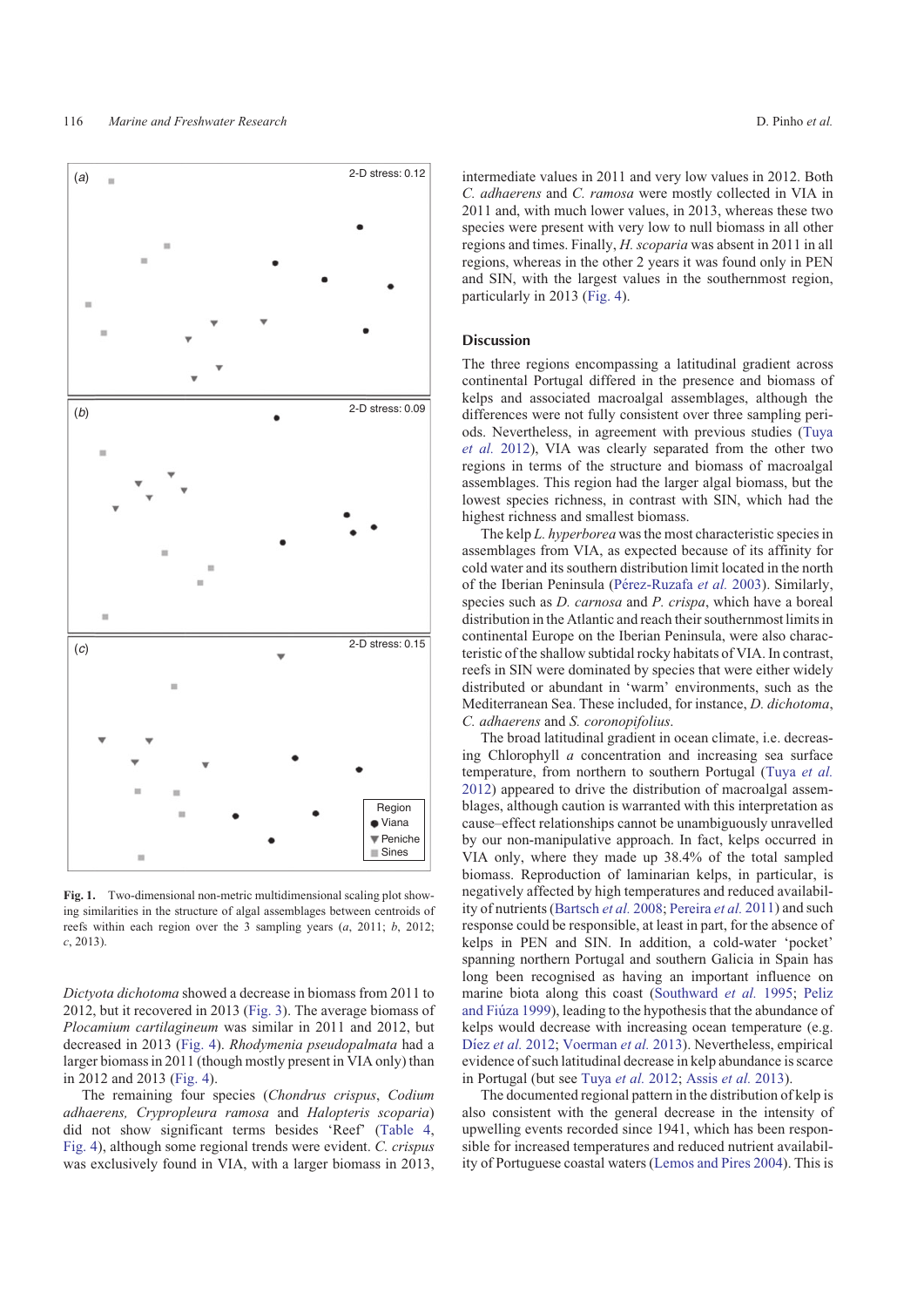<span id="page-4-0"></span>

| Table 2. ANOVA examining the effects of time, region and reef on the richness of algal taxa, the Pielou's evenness index and the total algal biomass |
|------------------------------------------------------------------------------------------------------------------------------------------------------|
| *, $P \le 0.05$ ; **, $P \le 0.01$ ; ***, $P \le 0.001$ . Denominators for F as in Table 1, unless specified otherwise                               |

| Source of variation | d.f.           |         | Total richness of algal taxa |      | Pielou's evenness index |               | Total algal biomass   |  |
|---------------------|----------------|---------|------------------------------|------|-------------------------|---------------|-----------------------|--|
|                     |                | m.s.    | F                            | m.s. | F                       | m.s.          | F                     |  |
| Time(T)             |                | 1012.07 | $1766***$                    | 0.19 | 2.83                    | 9.60          | $5.22**A$             |  |
| Region(R)           |                | 1950.86 | $108.96***$                  | 0.08 | 0.56                    | 12.03<br>2.28 | $6.54**A$             |  |
| $T \times R$        | $\overline{4}$ | 17.90   | 0.31                         | 0.14 | 2.02<br>$3.17***$       |               | $1.24^{A}$            |  |
| Reef $(T \times R)$ | 36             | 57.30   | $4.41***$                    | 0.07 |                         | 1.79          | $4.70***$             |  |
| Residual            | 225            | 12.99   | 0.02                         |      | 0.38                    |               |                       |  |
| Cochran's $C$ test  |                |         | $C = 0.122, P \le 0.01$      |      | $C = 0.010, P \le 0.05$ |               | $C = 0.087, P > 0.05$ |  |
| Transformation      |                |         | None                         |      | None                    | Ln(x)         |                       |  |
| SNK test: Region    |                |         | SIN > PEN > VIA              |      |                         |               | $VIA > PEN = SIN$     |  |
|                     |                |         | s.e. $= 0.435$               |      |                         |               | $s.e. = 0.143$        |  |

<sup>A</sup>Tested over the pooled term (= T  $\times$  R + Reef (T  $\times$  R)); m.s. Pooled = 1.83 with d.f. = 40.



**Fig. 2.** (*a*) Total richness and (*b*) biomass (mean  $+$  s.e.) of algal taxa at each region (VIA, Viana do Castelo; PEN, Peniche; SIN, Sines). Data were averaged across six quadrats, five reefs and three periods.

another mechanism that might have negatively affected the presence of kelps across continental Portugal during the last decades. Such oceanographic patterns could be exacerbated by the presence of the Nazaré Canyon (39.6 $\degree$ N), extending across

|  |  |                 |  |  | Table 3. SIMPER results outlining the most representative species             |
|--|--|-----------------|--|--|-------------------------------------------------------------------------------|
|  |  |                 |  |  | for each region according to their contribution $(\delta_i)$ to within-region |
|  |  | dissimilarities |  |  |                                                                               |

| Species                         | Average<br>biomass | $\delta_i$ | $\delta_i\%$ | Cumulative<br>$\delta_i\%$ |
|---------------------------------|--------------------|------------|--------------|----------------------------|
| Viana do Castelo                |                    |            |              |                            |
| Laminaria hyperborea            | 85.67              | 4.30       | 33.61        | 33.61                      |
| Dilsea carnosa                  | 36.60              | 2.25       | 17.59        | 51.20                      |
| Phillophora crispa              | 16.61              | 1.37       | 10.75        | 61.94                      |
| Cryptopleura ramosa             | 7.96               | 0.77       | 6.04         | 67.98                      |
| Plocamium cartilagineum         | 9.53               | 0.75       | 5.90         | 73.89                      |
| Chondrus crispus                | 19.70              | 0.66       | 5.15         | 79.04                      |
| Rhodymenia pseudopalmata        | 8.94               | 0.57       | 4.43         | 83.47                      |
| Peniche                         |                    |            |              |                            |
| Lithophyllum incrustans         | 21.40              | 8.01       | 32.30        | 32.30                      |
| Plocamium cartilagineum         | 35.31              | 7.33       | 29.54        | 61.84                      |
| Dictyota dichotoma              | 17.18              | 2.83       | 11.43        | 73.26                      |
| Pterosiphonia complatata        | 10.22              | 2.42       | 9.76         | 83.02                      |
| <b>Sines</b>                    |                    |            |              |                            |
| Dictyota dichotoma              | 29.66              | 4.98       | 29.08        | 29.08                      |
| Lithophyllum incrustans         | 12.15              | 3.71       | 21.60        | 50.78                      |
| Sphaerococcus<br>coronopifolius | 22.33              | 2.06       | 12.04        | 62.83                      |
| Plocamium cartilagineum         | 5.84               | 1.13       | 6.61         | 69.43                      |
| Codium adhaerens                | 14.93              | 0.94       | 5.51         | 74.94                      |
| Halopteris scoparia             | 8.85               | 0.80       | 4.69         | 79.63                      |
| Peyssonelia harveyana           | 4.94               | 0.64       | 3.71         | 83.34                      |
|                                 |                    |            |              |                            |

the Portuguese continental margin from the coast to abyssal depths [\(Slagstad and Wassmann 2001](#page-9-0)). This canyon represents a geographical discontinuity between PEN and SIN in the south and VIA in the north [\(Lima](#page-8-0) *et al.* 2007, [Tuya](#page-9-0) *et al.* 2012). Large extensions of sandy bottoms between VIA and the southern regions would also act as physical barriers, since these habitats are unsuitable for most seaweeds. Moreover, patterns of distribution of kelp and associated organisms along the Portuguese coast could be influenced by latitudinal variation in the intensity of grazing and the abundance of macro-herbivores. Preliminary findings (Pinho *et al.*, unpubl. data) suggest that grazing by sea urchins and herbivorous fishes is more intense in southern than in northern Portugal.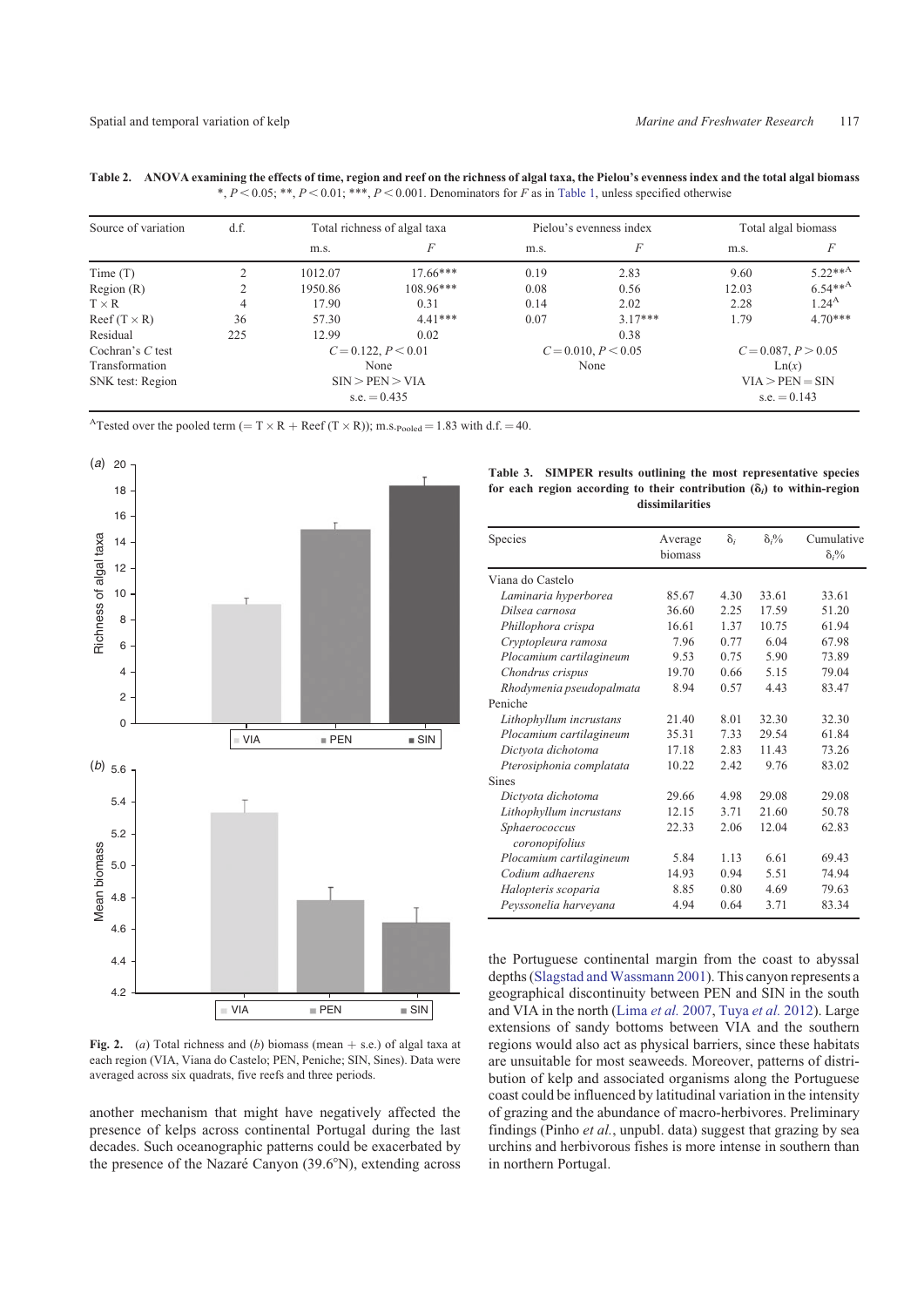| Source of variation d.f. Chondrus crispus                  |                |                            |             | Codium adhaerens          |           |                         | Cryptopleura ramosa | Dictyota dichotoma    |                         | Dilsea carnosa              |                                        | Halopteris scoparia   |                        | Laminaria hyperborea                               |                        |
|------------------------------------------------------------|----------------|----------------------------|-------------|---------------------------|-----------|-------------------------|---------------------|-----------------------|-------------------------|-----------------------------|----------------------------------------|-----------------------|------------------------|----------------------------------------------------|------------------------|
|                                                            |                | m.s.                       | F           | m.s.                      | F         | m.s.                    | Ŀ                   | m.s.                  | $\overline{F}$          | m.s.                        | F                                      | m.s.                  | Ŀ                      | m.s.                                               | Ŀ                      |
| Time $(T)$                                                 |                | 2295.25                    | 0.75        | 1604.36                   | 2.01      | 418.81                  | $\ddot{\circ}$      | 20950.31              | $5.69**$                | 1920.20                     | 0.34                                   | 1097.82               | 1.37                   | 77461.21                                           | 3.71                   |
| Region (R)                                                 |                | 11638.96                   | 5.07        | 6688.19                   | 4.17      | 1878.44                 | 4.33                | 11130.59              | 1.34                    | 40197.29                    | 20.93                                  | 1997.32               | 2.24                   | 220169.62                                          | 2.84                   |
| $T\times R$                                                | 4              | 2295.99                    | 0.75        | 1604.36                   | 2.01      | 433.70                  | 1.87                | 8281.38               | 2.25                    | 1920.20                     | 0.34                                   | 891.29                | $\Xi$                  | 797.19                                             | $3.71*$                |
| Reef $(T \times R)$                                        | 36             | 3063.31                    | $3.78***$   | 797.19                    | 232.1     | $5.18***$               | 3679.26             | $5.46***$             |                         | 5661.08                     | $3.52***$                              | 801.00                | $14.51***$             | 20854.44                                           | $3.22***$              |
| Residual                                                   | 225            | 810.40                     |             | 421.50                    |           | 44.85                   |                     | 673.61                |                         | 1608.89                     |                                        | 55.19                 |                        | 6479.82                                            |                        |
| Cochran's C test                                           |                | $C = 0.594, P < 0.01$      |             | $C = 0.476, P$            | $< 0.01$  | $C = 0.370, P < 0.01$   |                     | $C = 0.209, P < 0.01$ |                         | $C = 0.323, P < 0.01$       |                                        | $C = 0.464, P < 0.01$ |                        | $C = 0.332, P < 0.01$                              |                        |
| Transformation                                             |                | None                       |             | None                      |           | None                    |                     | None                  |                         | None                        |                                        | None                  |                        | None                                               |                        |
| SNK test                                                   |                |                            |             |                           |           |                         |                     |                       |                         | Region                      |                                        |                       |                        | $T\times R$                                        |                        |
|                                                            |                |                            |             |                           |           |                         |                     |                       |                         | s.e. $= 4.619$              |                                        |                       |                        | $s.e. = 26.365$                                    |                        |
|                                                            |                |                            |             |                           |           |                         |                     |                       |                         | $VIA > PEN = SIN$           |                                        |                       |                        | $2011: VIA = PEN = SIN$                            |                        |
|                                                            |                |                            |             |                           |           |                         |                     |                       |                         |                             |                                        |                       |                        | $2012: VIA > PEN = SIN$<br>$2013: VIA > PEN = SIM$ |                        |
|                                                            |                | Lithophyllum<br>incrustans |             | Peyssonelia<br>harveyana  |           | Phyllophora crispa      |                     |                       | Plocamium cartilagineum | Pterosiphonia<br>complanata |                                        | Rhodymenia            | pseudopalmata          | Sphaerococcus<br>coronopifolius                    |                        |
|                                                            | m.s.           | Ŀ                          | m.s.        | Ŀ                         |           | m.s.                    | F                   | m.s.                  | Ŀ                       | m.s.                        | F                                      | m.s.                  | Ŀ                      | m.s.                                               | Ŀ                      |
| Time (T)                                                   | 5.41           | $\frac{44}{3}$             | 435.16      |                           | $8.86***$ | 4221.88                 | $8.05***$           | 9166.51               | $3.54*$                 | 186.23                      | 0.6                                    | 1223.35               | $3.37*$                | 2096.38                                            | 0.72                   |
| $\sim$<br>Region (R)                                       | 89.47          | $16.51*$                   | 725.77      | 1.66                      |           | 7811.24                 | 1.66                | 23 201.88             | 5.43                    | 3017.30                     | 19.06                                  | 2084.61               | 3.08                   | 14957.60                                           | $7.13*$                |
| 4<br>$T\times R$                                           | 5.42           | 1.48                       | 437.97      |                           | 8.91 ***  | 4691.49                 | 8.96                |                       | 4276.12***              | 1.65                        | 158.29                                 | 677.22                | 1.87                   | 2096.38                                            | 0.72                   |
| 36<br>$\text{Reef}\left(\mathbb{T}\times\mathbb{R}\right)$ | 3.75           | $5.28***$                  | 49.13       |                           | $3.14***$ | 523.55                  | 1.39                | 2589.01               | $2.53***$               | 308.4596                    | 11.97****                              | 362.53                | 3.11 ***               | 2912.79                                            | $6.94***$              |
| Residual                                                   | 225 0.71       |                            | 15.64       |                           |           | 55.19                   |                     | 1025.02               |                         | 25.77                       |                                        | 1164.42               |                        |                                                    |                        |
| Cochran's C test                                           |                | $C=0.081$                  |             | $C = 0.454, P < 0.0$      |           | $C = 0.536, P < 0.01$   |                     | $C = 0.359, P < 0.01$ |                         |                             | $C = 0.413, P < 0.01$                  |                       | $C = 0.4140, P < 0.01$ |                                                    | $C = 0.4852, P < 0.01$ |
| Transformation                                             | $\text{Ln}(x)$ |                            | None        |                           |           | None                    |                     | None                  |                         | None                        |                                        | None                  |                        | None                                               |                        |
| SNK test                                                   |                | Region                     | $T\times R$ |                           |           | $T\times R$             |                     |                       |                         | Region                      |                                        |                       |                        | Region                                             |                        |
|                                                            |                | $s.e. = 0.238$             |             | $s.e. = 1.278$            |           | s.e. $= 4.175$          |                     |                       |                         | $s.e. = 1.325$              |                                        |                       |                        | s.e. $= 4.826$                                     |                        |
|                                                            |                | $PEN > VA = SIN$           |             | $2011: VIA = PEN$         | $=$ SIN   | $2011: VIA > PEN = SIM$ |                     |                       |                         |                             | $\text{PEN} > \text{VIA} = \text{SIN}$ |                       |                        | $SIN > VIA = PEN$                                  |                        |
|                                                            |                |                            |             | $2012: VIA = PEN$         | $=$ SIN   | $2012: VA = PEN = SIN$  |                     |                       |                         |                             |                                        |                       |                        |                                                    |                        |
|                                                            |                |                            |             | $2013:$ SIN $>$ VIA = PEN |           | $2013: VIA = PEN = SIN$ |                     |                       |                         |                             |                                        |                       |                        |                                                    |                        |

Table 4.  $\Lambda NOVA$  examining the effects of time, region and reef on the most representative species for each region \*, *P* , $< 0.05;$  \*\*, *P* , $< 0.01$ ; \*\*\*, *P* , $< 0.001$ . Denominators for *F* are as in [Table](#page-2-0) 1

<span id="page-5-0"></span>118 *Marine and Freshwater Research* D. Pinho *et al.*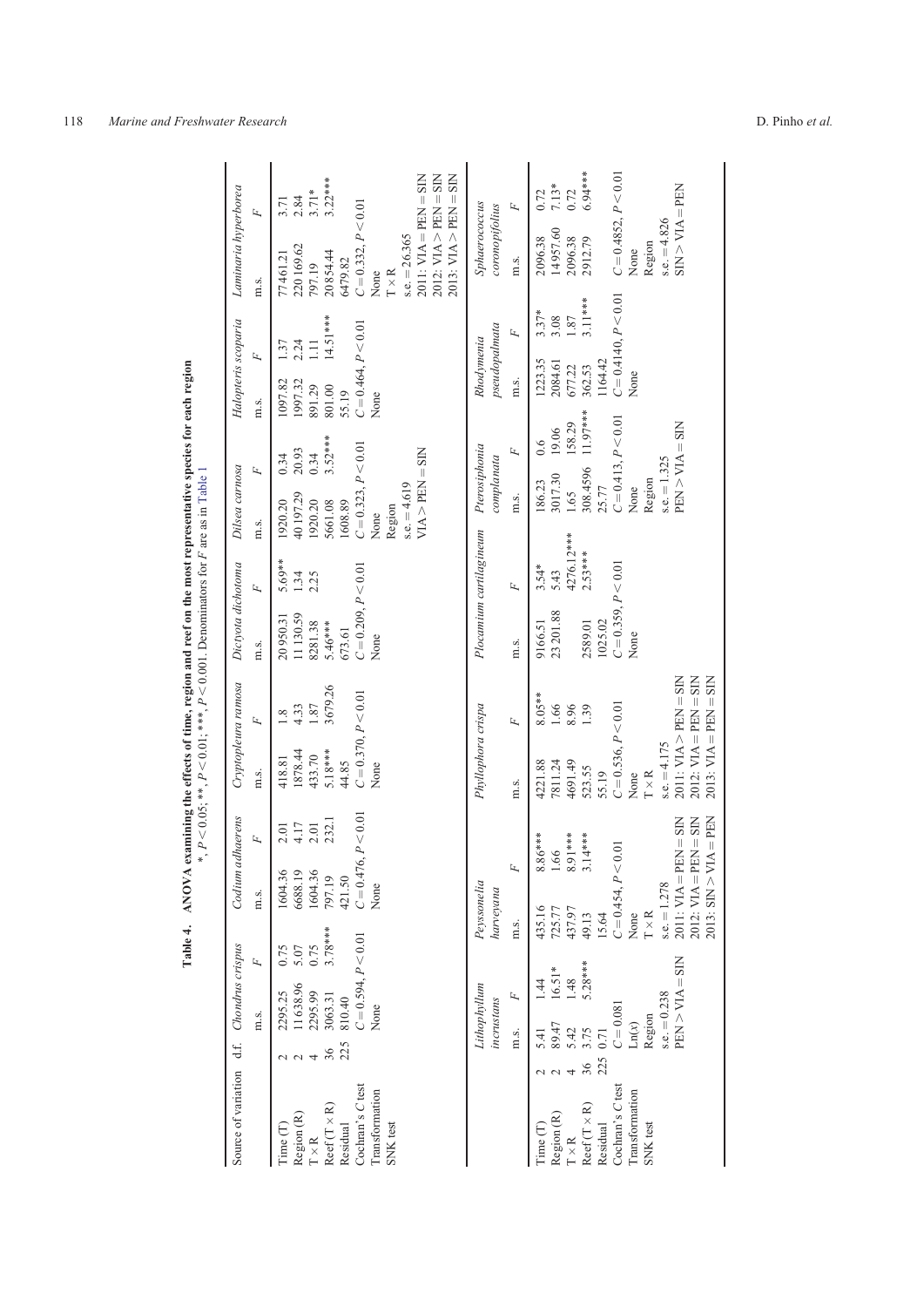<span id="page-6-0"></span>

**Fig. 3.** Biomass (mean + s.e.) of individual algal species at each region and time of sampling. Data were averaged across six quadrats and five reefs. Abbreviations are as in Fig. 3.

Only three kelp species (*L. hyperborea*, *P. brevipes* and *S. polyschides*), out of the total seven described for the Portuguese coast [\(Rodrigues 1963](#page-9-0); [Arau´jo](#page-8-0) *et al.* 2003), were found in the present study. These three species were, by far, more abundant at VIA than at PEN and SIN (as was obvious, however, for *L. hyperborea* which has its southern distribution limit in north Portugal), analogously to *Laminaria ochroleuca* reported by Tuya *et al.* [\(2012\)](#page-9-0). Because of their potential role as habitatformers, a positive relationship might be expected between the abundance of kelps and the richness of associated taxa, though such association might be stronger for fauna than for algae, which could compete more with canopy-forming species for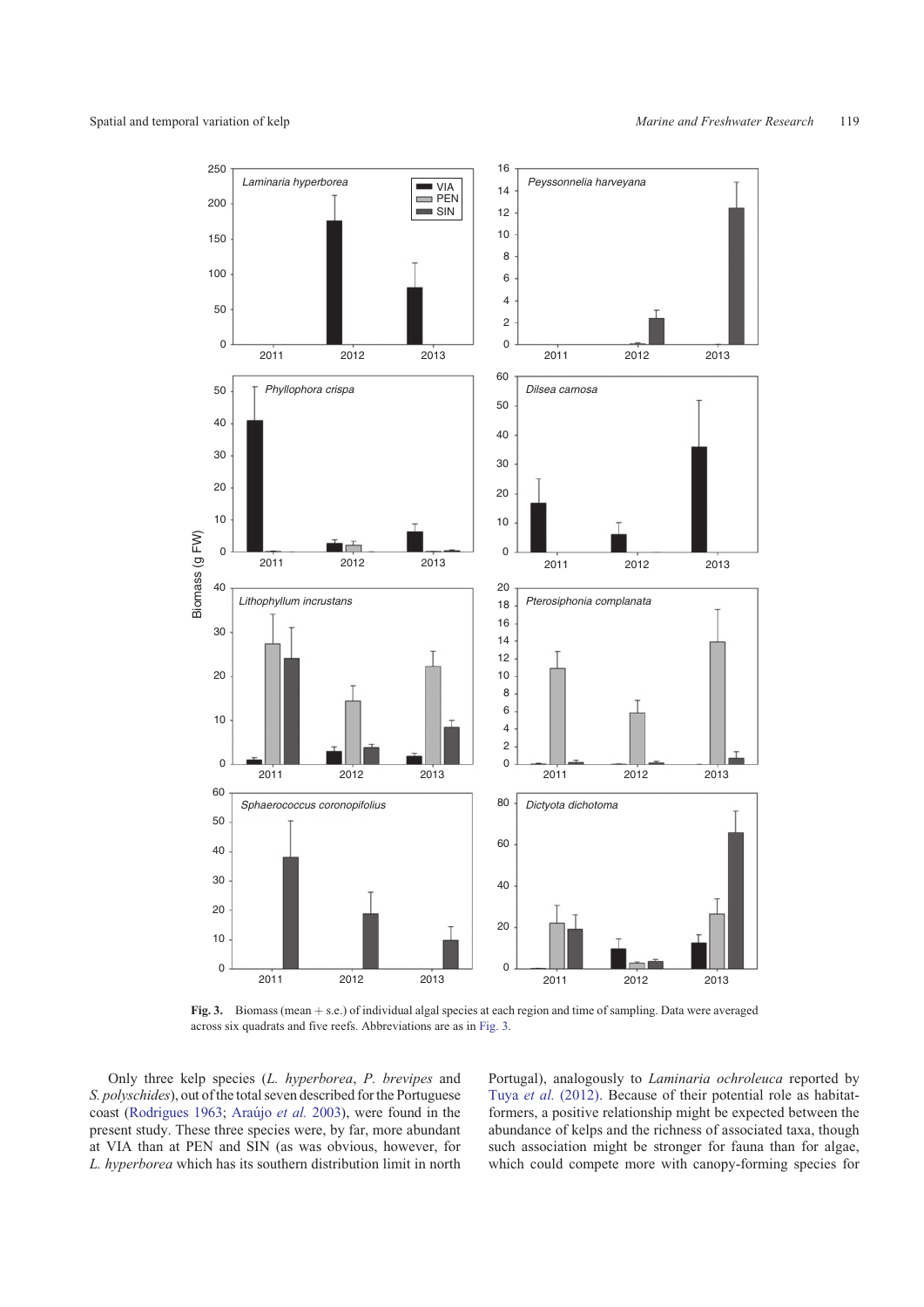<span id="page-7-0"></span>

Fig. 4. Biomass (mean + s.e.) of individual algal species at each region and time of sampling. Data were averaged across six quadrats and five reefs. Abbreviations are as in [Fig. 3](#page-6-0).

resources, such as light and space (e.g. [Maggi](#page-8-0) *et al.* 2012; [Thomsen](#page-9-0) *et al.* 2014). Instead, the opposite pattern occurred in this study, with a progressively increasing richness moving south as kelp abundance decreased. This suggests that diverse macroalgal assemblages can be maintained independently of the presence of large biomasses of kelp. Indeed, there is evidence from other systems of a negative relationship between kelp biomass and species richness of associated seaweeds, particularly those with ephemeral life-histories (e.g. [Wernberg and](#page-9-0) [Goldberg 2008](#page-9-0) and references therein). The ecological mechanisms responsible for such a relationship cannot be inferred from the present study, but they could reflect two main classes of responses. First, contrasting life-histories could have coevolved so that ephemeral forms reproduce, recruit and grow when the biomass of a dominant habitat-former is at a minimum, as suggested for epiphytal fauna ([Wernberg](#page-9-0) *et al.* 2004). Second,

some seaweeds could indirectly and mechanistically benefit from resources released by the natural reduction of the dominant species during certain phases of their life-cycles [\(Shepherd](#page-9-0) [1981\)](#page-9-0). Moreover, the flora of transitional areas, such as PEN, includes elements from different climate regions, being, therefore, characterised by a larger diversity compared to the northern region.

Despite the limited available amount of quantitative data on subtidal macroalgal assemblages in Portugal, there is a perception by local and scientific communities that the abundance and distribution of kelps have declined in recent times ([Assis](#page-8-0) *et al.* [2009\)](#page-8-0). Similarly, declines in kelp distribution have been described and predicted all along the coasts of western Europe as a consequence of climate change (Diez *[et al.](#page-8-0)* 2012; [Raybaud](#page-9-0) *[et al.](#page-9-0)* 2013; [Voerman](#page-9-0) *et al.* 2013; [Brodie](#page-8-0) *et al.* 2014). These trends could negatively affect the associated biodiversity and all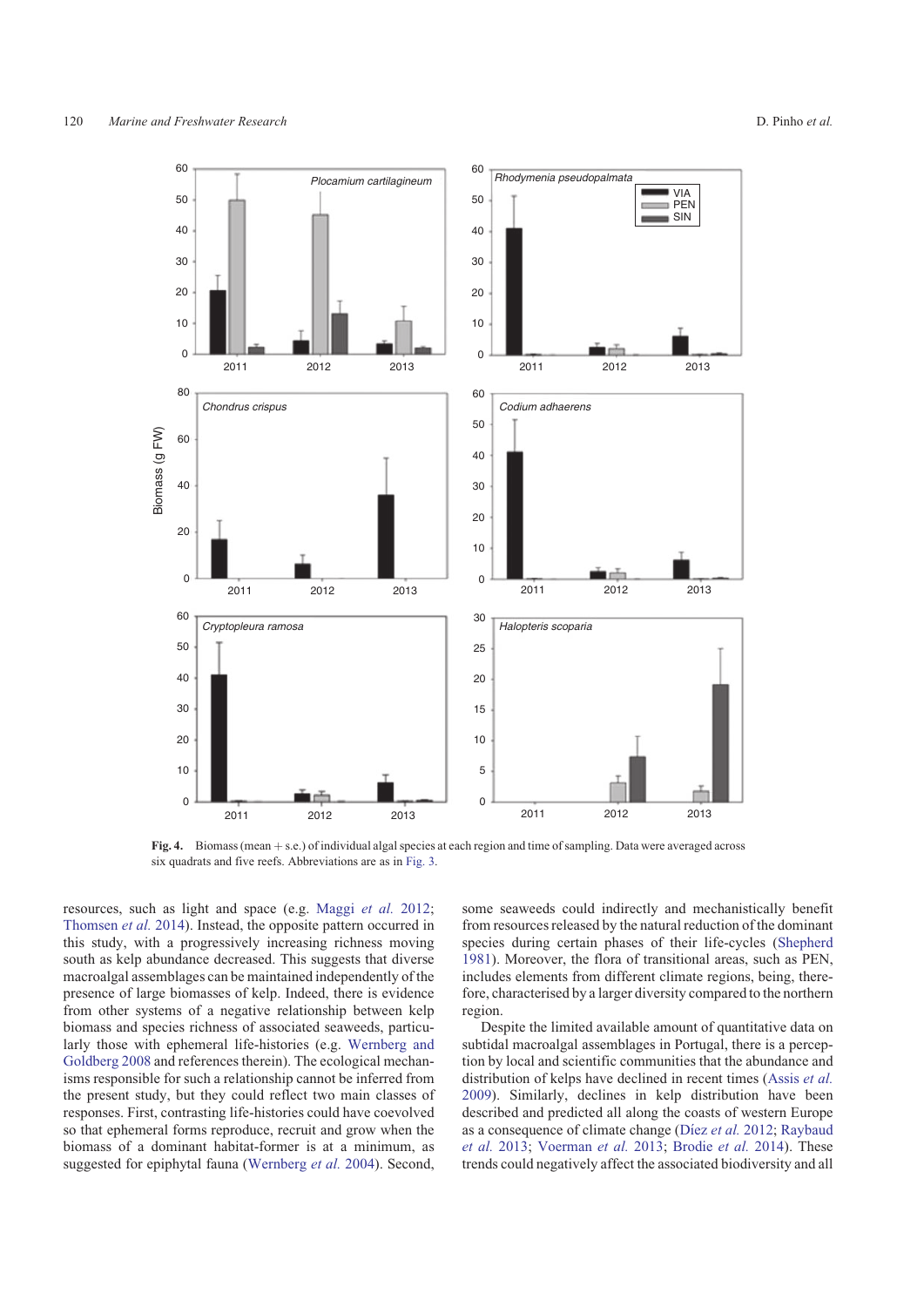<span id="page-8-0"></span>goods and services that are supported by kelp forests. Therefore, the knowledge of kelp's ecology and patterns of abundance and distribution is a key requisite to support management and conservation actions aimed at preventing their further reduction and, eventually, disappearance under the predicted increase of natural and anthropogenic pressures. A contribution to achieve this goal can be provided, particularly in the context of assessments of climate-related effects, by studies, such as the present one, that examine shifts in the distribution of species across environmental gradients.

## Acknowledgements

This study is part of a M.Sc. thesis by D. Pinho at the University of Porto. Financial support was provided by the European Regional Development Fund (ERDF) through the 'Programa Operacional Factores de Competitividade' (POFC-COMPETE) within the 'Quadro de Referência Estratégico Nacional (QREN)' and the Portuguese Fundação para a Ciência e a Tecnologia (FCT) through the projects 'Efeitos do clima oceânico na macroecologia e resiliência a perturbações dos povoamentos de kelps' -OCEANKELP (PTDC/MAR/109954/2009) and PEst-C/MAR/LA0015/ 2011 and a Ph.D. grant (SFRH/BD/84933/2012) to J. N. Franco. F. Tuya was supported by the MINECO 'Ramón y Cajal' program, T. Wernberg by the Australian Research Council and I. Bertocci by FCT within the Programa Ciência 2008 – Fundo Social Europeu.

#### References

- Alvarez, M., Gallardo, T., Ribera, M. A., and Gómez-Garreta, A. (1988). A reassessment of northern Atlantic seaweed biogeography. *Phycologia* **27**, 221–223. doi[:10.2216/I0031-8884-27-2-.1](http://dx.doi.org/10.2216/I0031-8884-27-2-.1)
- Anderson, M. J. (2001). A new method for non-parametric multivariate analysis of variance. *Austral Ecology* **26**, 32–46.
- Araújo, R., Bárbara, I., Santos, G., Rangel, M., and Pinto, I. S. (2003). Fragmenta Chorologica Occidentalia. *Anales del Jardin Botanico de Madrid* **60**, 405–409.
- Ardré, F. (1971). Contribution a l'etude des algues marines du Portugal. II. Ecologie et Chorologie (Contribution to the study of marine algae of Portugal. II. – Ecology and Chorology). *Bulletin du Centre d'Etudes et de Recherches Scientifiques Biarritz* **8**, 359–574.
- Assis, J., Tavares, D., Tavares, J., Cunha, A., Alberto, F., and Serrão, E. A. (2009). Findkelp, a GIS-based community participation project to assess Portuguese kelp conservation status. *Journal of Coastal Research* **56**, 1469–1473.
- Assis, J., Coelho, N. C., Alberto, F., Valero, M., Raimondi, P., Reed, D., and Serrão, E. A. (2013). High and distinct range-edge genetic diversity despite local bottlenecks. *PLoS One* **8**, e68646. doi:[10.1371/JOURNAL.](http://dx.doi.org/10.1371/JOURNAL.PONE.0068646) [PONE.0068646](http://dx.doi.org/10.1371/JOURNAL.PONE.0068646)
- Bartsch, I.,Wiencke, C., Bischof, K., and Buchholz, C. M. (2008). The genus *Laminaria* sensu lato: recent insights and developments. *European Journal of Phycology* **43**, 1–86. doi[:10.1080/09670260701711376](http://dx.doi.org/10.1080/09670260701711376)
- Bennett, S., Wernberg, T., Connell, S. C., Hobday, A. J., Johnson, C. J., and Poloczanska, E. S. (2016). The 'Great Southern Reef': socio-ecological and economic value of Australia's neglected natural wonder. *Marine and Freshwater Research* **67**, 47–56. doi:[10.1071/MF15232](http://dx.doi.org/10.1071/MF15232)
- Biskup, S., Bertocci, I., Arenas, F., and Tuya, F. (2014). Functional responses of juvenile kelps, *Laminaria ochroleuca* and *Saccorhiza polyschides,* to increasing temperatures. *Aquatic Botany* **113**, 117–122. doi[:10.1016/J.AQUABOT.2013.10.003](http://dx.doi.org/10.1016/J.AQUABOT.2013.10.003)
- Boaventura, D., Ré, P., Fonseca, L. C., and Hawkins, S. J. (2002). Intertidal rocky shore communities of the continental Portuguese coast: analysis of distribution patterns. *Marine Ecology* **23**, 69–90. doi[:10.1046/J.1439-](http://dx.doi.org/10.1046/J.1439-0485.2002.02758.X) [0485.2002.02758.X](http://dx.doi.org/10.1046/J.1439-0485.2002.02758.X)
- Brodie, J., Williamson, C. J., Smale, D. A., Kamenos, N. A., Mieszkowska, N., Santos, R., Cunliffe, M., Steinke, M., Yesson, C., Anderson, K. M.,

Asnaghi, V., Brownlee, C., Burdett, H. L., Burrows, M. T., Collins, S., Donohue, P. J. C., Harvey, B., Foggo, A., Noisette, F., Nunes, J., Ragazzola, F., Raven, J. A., Schmidt, D. N., Suggett, D., Teichberg, M., and Hall-Spencer, J. M. (2014). The future of the northeast Atlantic benthic flora in a high CO<sub>2</sub> world. *Ecology and Evolution* **4**, 2787–2798. doi[:10.1002/ECE3.1105](http://dx.doi.org/10.1002/ECE3.1105)

- Clarke, K. R. (1993). Nonparametric multivariate analyses of changes in community structure. *Australian Journal of Ecology* **18**, 117–143. doi[:10.1111/J.1442-9993.1993.TB00438.X](http://dx.doi.org/10.1111/J.1442-9993.1993.TB00438.X)
- Dayton, P. K. (1975). Experimental evaluation of ecological dominance in a rocky intertidal community. *Ecological Monographs* **45**, 137–159. doi[:10.2307/1942404](http://dx.doi.org/10.2307/1942404)
- Díez, I., Muguerza, N., Santolaria, U., Ganzedo, U., and Gorostiaga, J. M. (2012). Seaweed assemblage changes in the eastern Cantabrian Sea and their potential relationship to climate change. *Estuarine, Coastal and Shelf Science* **99**, 108–120. doi:[10.1016/J.ECSS.2011.12.027](http://dx.doi.org/10.1016/J.ECSS.2011.12.027)
- Fernández, C. (2011). The retreat of large brown seaweeds on the north coast of Spain: the case of *Saccorhiza polyschides. European Journal of Phycology* **46**, 352–360. doi:[10.1080/09670262.2011.617840](http://dx.doi.org/10.1080/09670262.2011.617840)
- Gao, K., and Mckinley, K. R. (1994). Use of macroalgae for marine biomass production and CO<sub>2</sub> remediation – a review. *Journal of Applied Phycology* **6**, 45–60. doi:[10.1007/BF02185904](http://dx.doi.org/10.1007/BF02185904)
- Harley, C. D. G., Hughes, R. A., Hultgren, K. M., Miner, B. G., Sorte C. J. B., Thornber, C. S., Rodriguez, L. F., Tomanek, L., and Williams, S. L. (2006). The impacts of climate change in coastal marine systems. *Ecology Letters* **9**, 228–241. doi[:10.1111/J.1461-0248.2005.00871.X](http://dx.doi.org/10.1111/J.1461-0248.2005.00871.X)
- Krause-Jensen, D., and Duarte, C. M. (2014). Expansion of vegetated coastal ecosystems in the future Arctic. *Frontiers of Marine Science* **1**, 77.
- Legendre, P., and Anderson, M. J. (1999). Distance-based redundancy analysis: testing multispecies responses in multifactorial ecological experiments. *Ecological Monographs* **69**, 1–24. doi[:10.1890/0012-](http://dx.doi.org/10.1890/0012-9615(1999)069[0001:DBRATM]2.0.CO;2) [9615\(1999\)069\[0001:DBRATM\]2.0.CO;2](http://dx.doi.org/10.1890/0012-9615(1999)069[0001:DBRATM]2.0.CO;2)
- Lemos, R. T., and Pires, H. E. (2004). The upwelling regime off the west Portuguese coast, 1941–2000. *International Journal of Climatology* **24**, 511–524. doi[:10.1002/JOC.1009](http://dx.doi.org/10.1002/JOC.1009)
- Lima, F. P., Queiroz, N., Ribeiro, P. A., Hawkins, S. J., and Santos, A. M. (2006). Geographic expansion of a marine gastropod, *Patella rustica* Linnaeus, 1758, and its relation with unusual climatic events. *Journal of Biogeography* **33**, 812–822. doi[:10.1111/J.1365-2699.2006.01457.X](http://dx.doi.org/10.1111/J.1365-2699.2006.01457.X)
- Lima, F., Ribeiro, P. A., Queiroz, N., Hawkins, S. J., and Santos, A. (2007). Do distributional shifts of northern and southern species of algae match the warming pattern? *Global Change Biology* **13**, 2592–2604. doi[:10.1111/J.1365-2486.2007.01451.X](http://dx.doi.org/10.1111/J.1365-2486.2007.01451.X)
- Ling, S. D., Johnson, C. R., Frusher, S. D., and Ridgway, K. R. (2009). Overfishing reduces resilience of kelp beds to climate-driven catastrophic phase shift. *Proceedings of the National Academy of Sciences of the United States of America* **106**, 22 341–22 345. doi:[10.1073/PNAS.](http://dx.doi.org/10.1073/PNAS.0907529106) [0907529106](http://dx.doi.org/10.1073/PNAS.0907529106)
- Lüning, K. (1990). 'Seaweeds: Their Environment, Biogeography, and Ecophysiology.' (Wiley: New York.)
- Maggi, E., Bulleri, F., Bertocci, I., and Benedetti-Cecchi, L. (2012). Competitive ability of macroalgal canopies overwhelms the effects of variable regimes of disturbance. *Marine Ecology Progress Series* **465**, 99–109. doi[:10.3354/MEPS09903](http://dx.doi.org/10.3354/MEPS09903)
- McArdle, B. H., and Anderson, M. J. (2001). Fitting multivariate models to community data: a comment on distance-based redundancy analysis. *Ecology* **82**, 290–297. doi[:10.1890/0012-9658\(2001\)082\[0290:](http://dx.doi.org/10.1890/0012-9658(2001)082[0290:FMMTCD]2.0.CO;2) [FMMTCD\]2.0.CO;2](http://dx.doi.org/10.1890/0012-9658(2001)082[0290:FMMTCD]2.0.CO;2)
- Peliz, A. J., and Fiúza, A. (1999). Temporal and spatial variability of CZCSderived phytoplankton pigment concentrations off the western Iberian Peninsula. *International Journal of Remote Sensing* **20**, 1363–1403. doi[:10.1080/014311699212786](http://dx.doi.org/10.1080/014311699212786)
- Pereira, S. G., Lima, F. P., Queiroz, N. C., Ribeiro, P. A., and Santos, A. M. (2006). Biogeographic patterns of intertidal macroinvertebrates and